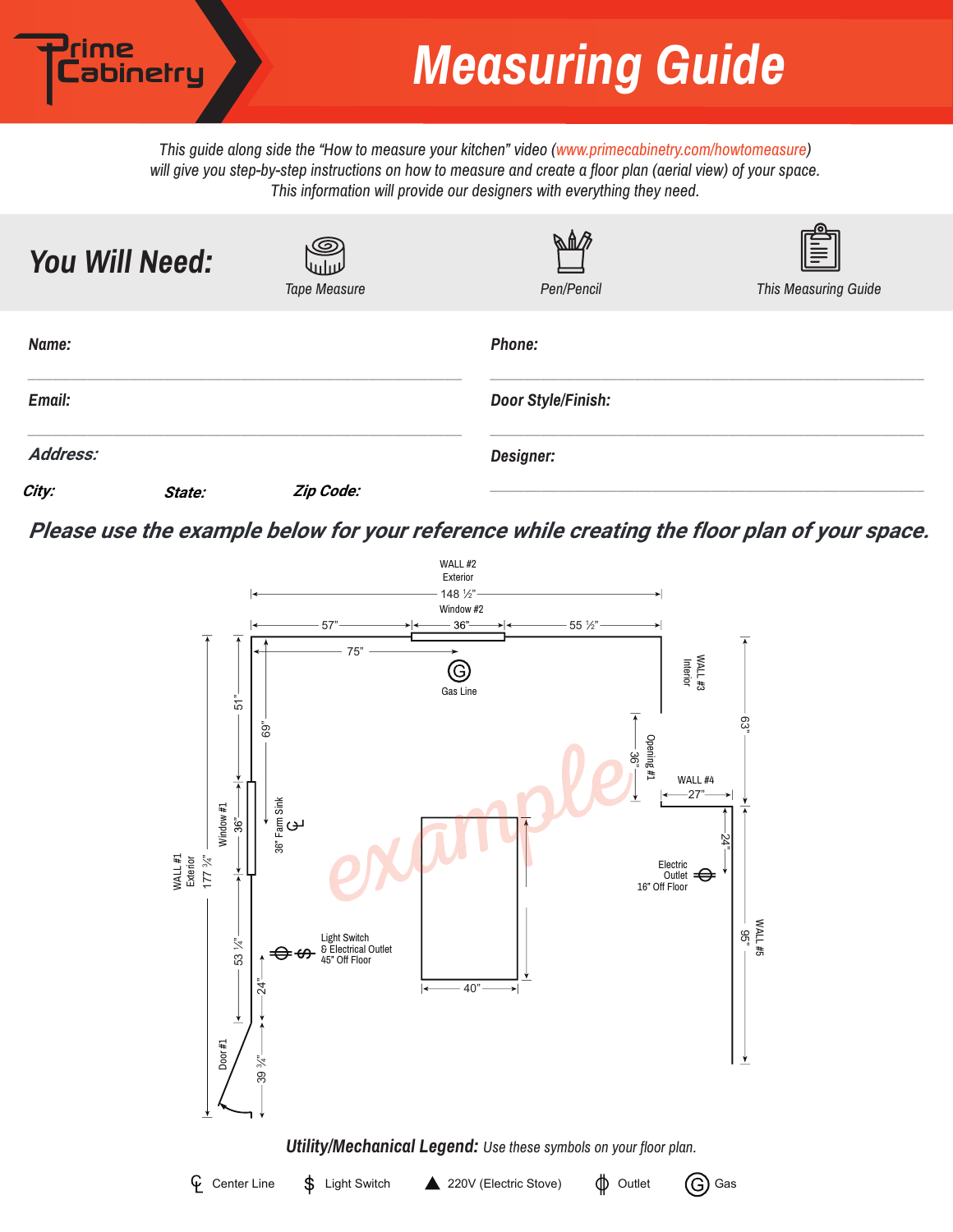

|                    | Width | Height | Notes: |
|--------------------|-------|--------|--------|
| Opening<br>or Door |       |        |        |
|                    |       |        |        |
|                    |       |        |        |
|                    |       |        |        |
|                    |       |        |        |

## *Windows Measurements*

*\*Label on Floorplan using the corresponding numbers below*

|        | Width | Height | Notes: |
|--------|-------|--------|--------|
| Window |       |        |        |
|        |       |        |        |
|        |       |        |        |
|        |       |        |        |
|        |       |        |        |
|        |       |        |        |



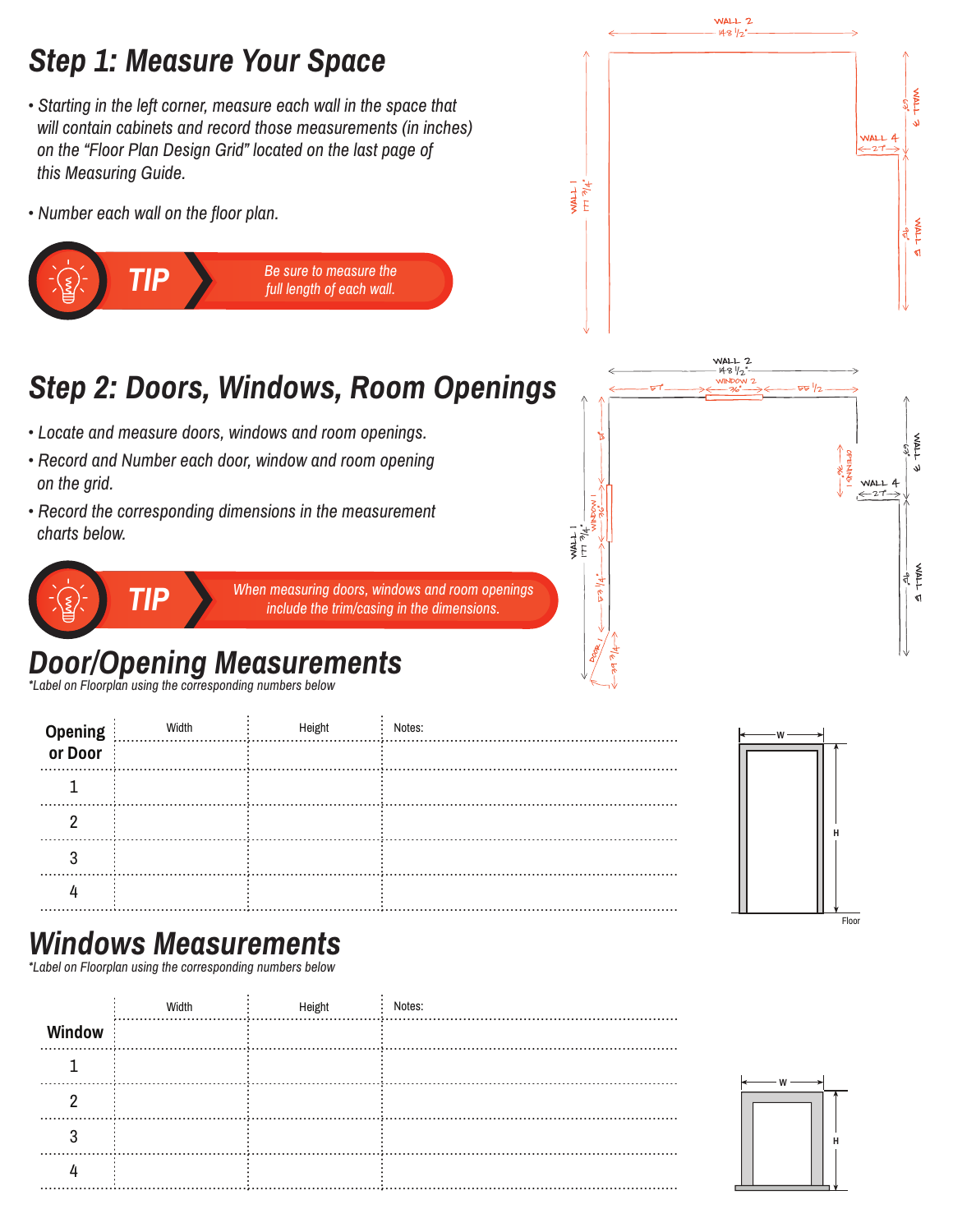# *Step 3: Obstacles*

- *Locate and measure obstacles such as electrical outlets, vents, pipes, radiators, ect.*
- *Record any islands you already have or wish to add.*
- *Record and Number each obstacle on the grid.*



## *Step 4: Appliances*

*Common appliances typically come in standard sizes but it is important that we have the measurements. Luxury appliances such as cooktops, range hoods, warming drawers, and wine chillers have dimensions that can vary drastically.* 

| Send us manufacturer specification sheets<br><b>TIP</b><br>and installation guides if possible. |       |       |        |
|-------------------------------------------------------------------------------------------------|-------|-------|--------|
| <b>Range</b>                                                                                    |       |       |        |
| <b>Brand/Model</b>                                                                              | Width | Depth | Height |
| <b>Microwave</b>                                                                                |       |       |        |
| <b>Brand/Model</b>                                                                              | Width | Depth | Height |
| <b>Refrigerator</b>                                                                             |       |       |        |
| <b>Brand/Model</b>                                                                              | Width | Depth | Height |
| <b>Dishwasher</b>                                                                               |       |       |        |
| <b>Brand/Model</b>                                                                              | Width | Depth | Height |
| <b>Cook-Top</b>                                                                                 |       |       |        |
| <b>Brand/Model</b>                                                                              | Width | Depth | Height |
| <b>Oven</b>                                                                                     |       |       |        |
| <b>Brand/Model</b>                                                                              | Width | Depth | Height |
| <b>Hood</b>                                                                                     |       |       |        |
| <b>Brand/Model</b>                                                                              | Width | Depth | Height |
| <b>Other</b>                                                                                    |       |       |        |
| <b>Brand/Model</b>                                                                              | Width | Depth | Height |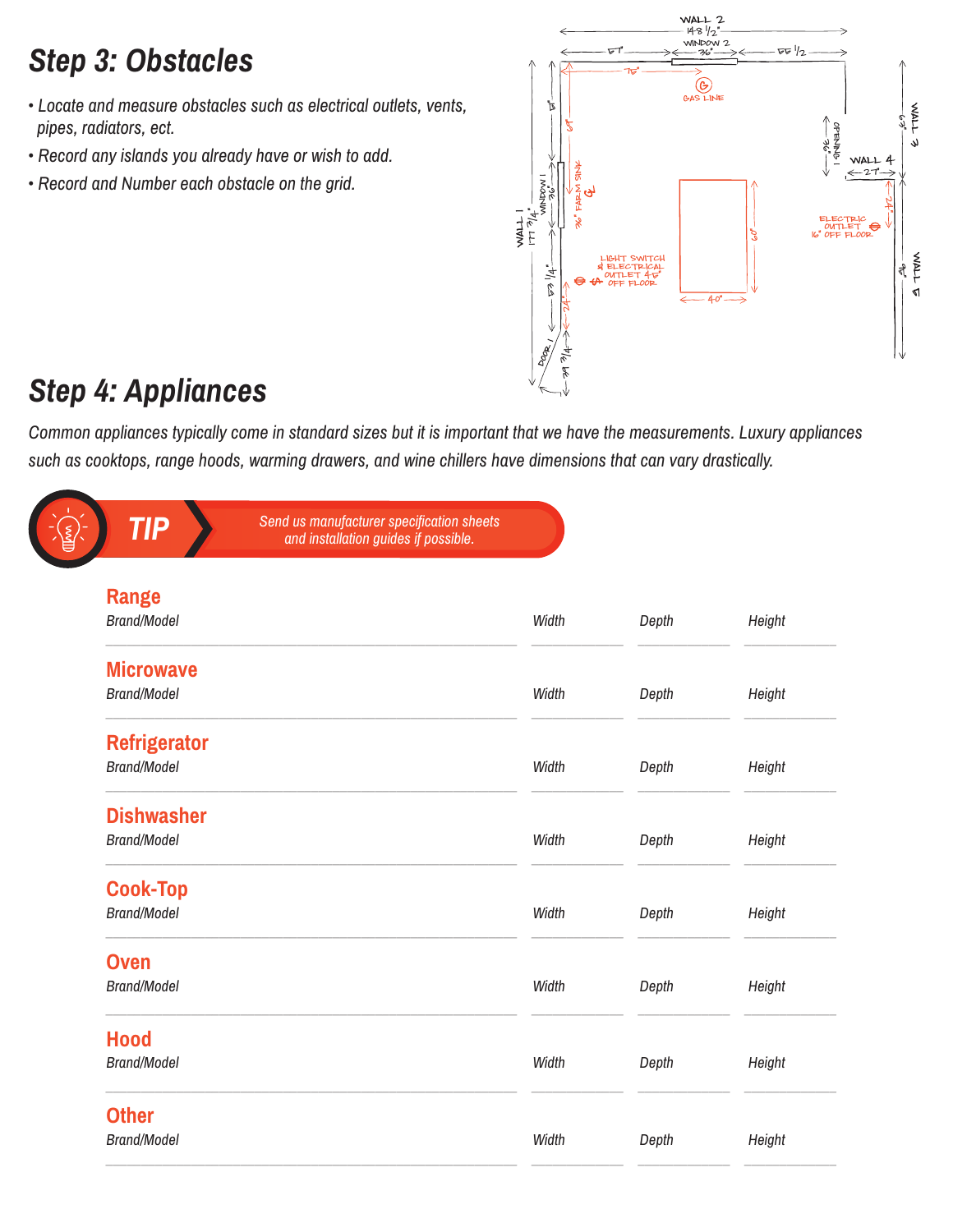# *Step 5: Ceiling Height*

*Accurate ceiling height measurements are very important when determining which wall cabinets and crown moulding you want in your new kitchen. It is very important to take several measurements as the height can vary in different spots in the room. Many older homes have soffits above their wall cabinets that need to be taken into consideration when creating your design.* 



- □ Base Molding
- □ Crown Molding
- $\Box$  Crown Molding on the Ceiling
- □ Cutlery Divider
- □ Decorative Door Panels
- □ Garbage Pull Out Cabinet □ Glass Doors
- □ Lazy Susan
- □ Light Rail Molding
	- □ Microwave Base Cabinet
- - □ Soft Close Doors
	- □ Wide Storage Drawers
	- □ Wine Storage
	- □ Wood Hood

#### *Step 6: Photos & Submit*

*Now that you have completed the measuring guide, it is time to take some photos of your current space. Make sure to include pictures of each wall that will contain cabinets.* 



*with you within 24 hours and will have your drawings and quote done within 48 hours.* 

□ Microwave Upper Cabinet □ Open Shelves □ Plate Rack

Ceiling Soffit Crown Moulding

- 
- □ Roll Out Trays □ Spice Pull Out Cabinet

X

Y

A Ceiling Height